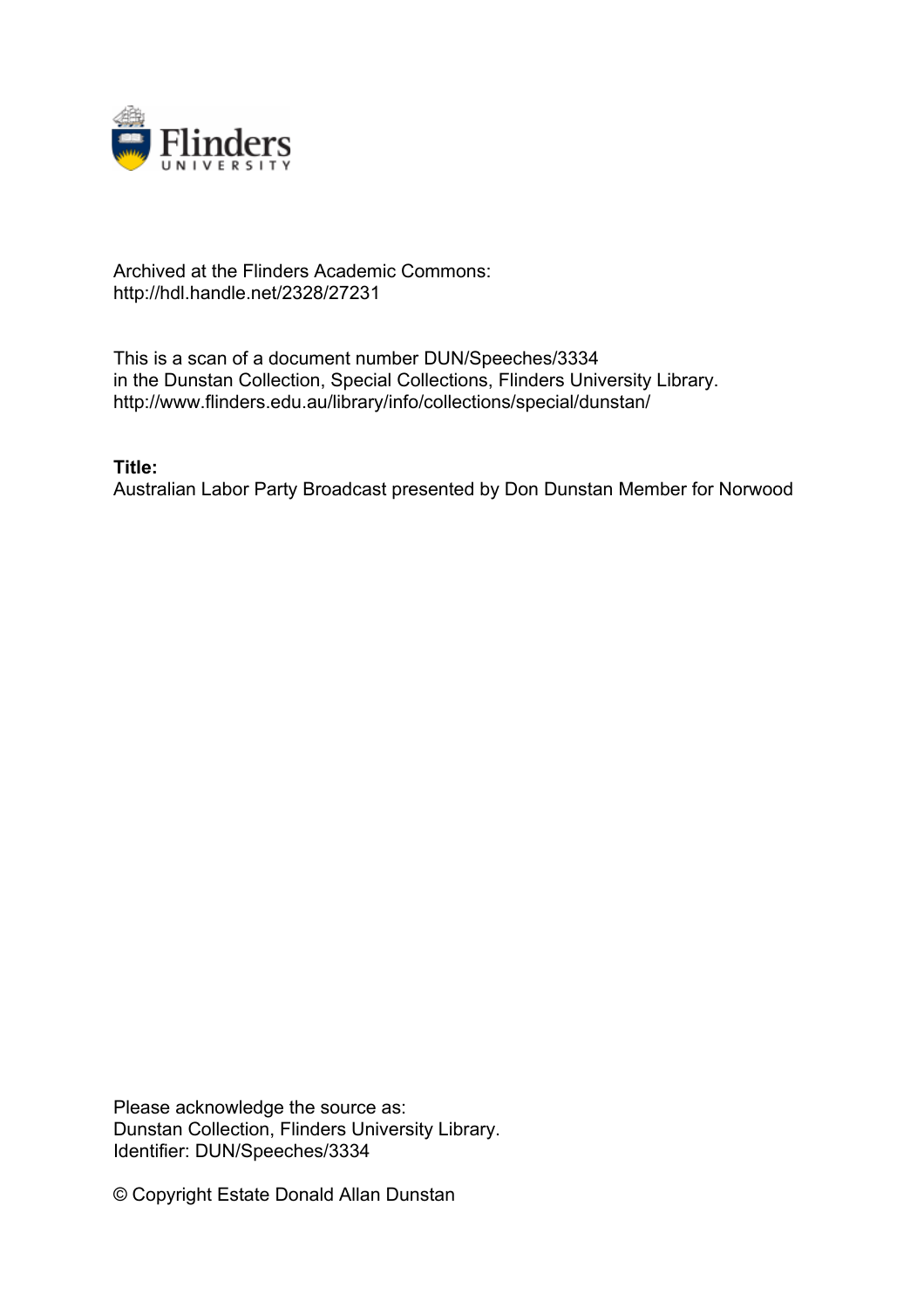## AUSTRALIAN LARGR PARTY BROADCAST. 27/8/62

PRIDENTED BY DON NUNGTAN NEWMED FOR HORMOD.

3334

Good Evening.

The urgency motion by the Leader of the A.L.P. in the House of Assembly last Thursday has caused much fluttering in the Liberal dovecotes.

In November, 1960, the Premier announced that within a fortnight 750 men would be engaged for the task of standardising the rail gauge from Broken Hill to Port Pirie. He said that agreement would be reached with the Commonwealth for the carrying out of the standardisation agreement. That was, of course, on the eve of the Prome by-election. The men were not engaged and no work has taken place. Then the Premier announced he might trade our rights to standardisation for Componwealth support for his Chowllla dan project, but that fell through too. So the Premier issued a writ against the Commovealth to enforce the standardication agreement, but the High Court dismissed the action. This year the Henzies Government again refused to proceed with standardisation and Sir Thomas announced that he would spond some State monies doing preliminary work on the standardisation of the gauge.

Now a long time has gone by since this became an issue between the State and the Pederal Covernment. There has been every opportunity for L.C.L. Pederal members to bring pressure to bear on the Menzide Government to do something about the standardication project, and if they have done anything in this regard it is plain that their efforts have been completely fruitless. The Menzies Government has refused to do anything about its obligation to this State under the standardisation agreement. The L.C.L. Senators particularly are supposed to be protectors of the interest of the State, and whatever they have done, if anything, has been bootless.

The A.L.P. was not satisfied with this state of affairs and was determined to see if something more effective could not be